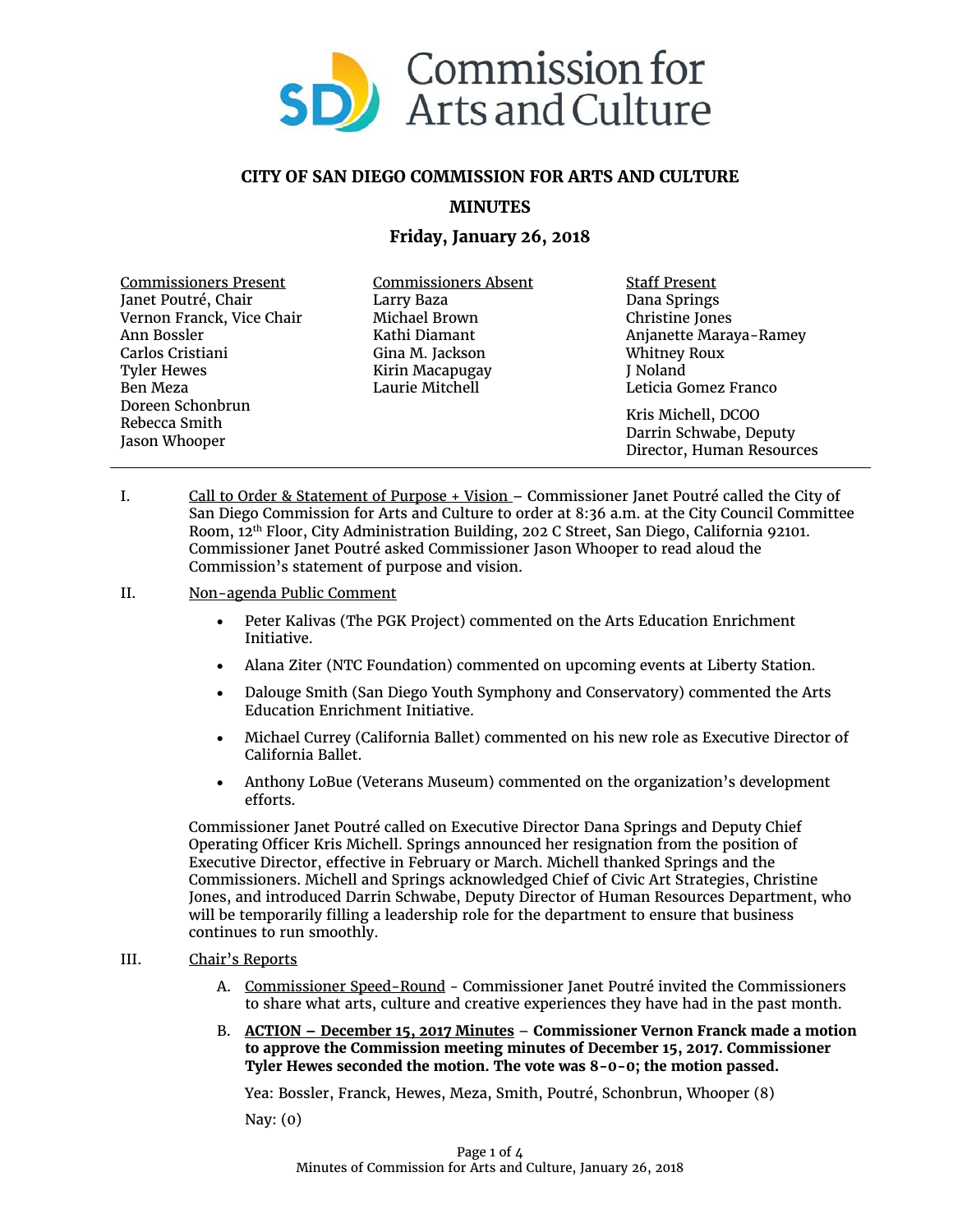Abstention: (0)

Recusal: (0)

Commissioner Carlos Cristiani arrived.

C. **ACTION – Appointment of Public Art Committee Community Member** - Commissioner Janet Poutré announced her appointment of Larry Herzog to the Public Art Committee. **Commissioner Vernon Franck made a motion to approve the appointment of Larry Herzog to the Public Art Committee. Commissioner Jason Whooper seconded the motion. The vote was 9-0-0; the motion passed.**

Yea: Bossler, Cristiani, Franck, Hewes, Meza, Smith, Poutré, Schonbrun, Whooper (9)

Nay: (0)

Abstention: (0)

Recusal: (0)

D. **ACTION – Schedule of 2018 Regular Commission Meetings and Standing Committee Meetings** - Commissioner Janet Poutré presented the schedule for 2018 regular Commission meetings and standing committee meetings. **Commissioner Ann Bossler made a motion to approve the following schedule:** 

The Commission will meet monthly on the fourth Friday of the month from 8:30 a.m. to 10:30 a.m. (January – October) and on the third Friday of the month in November and December (one regular Commission meeting per quarter will be held at a community/neighborhood site).

The Commission's Public Art Committee will meet monthly on the first Friday of the month from 9:30 a.m. to 11:30 a.m.

The Commission's Advocacy & Outreach Committee will meet monthly on the first Friday of the month from 8:00 a.m. to 9:30 a.m.

The Commission's Policy & Funding Committee will meet monthly on the second Friday of the month from 8:00 a.m. to 9:30 a.m.

The Commission's Executive Committee will meet monthly on the second Friday of the month from 9:30 a.m. to 10:30 a.m.

#### **Commissioner Tyler Hewes seconded the motion. The vote was 9-0-0; the motion passed.**

Yea: Bossler, Cristiani, Franck, Hewes, Meza, Smith, Poutré, Schonbrun, Whooper (9)

Nav:  $(0)$ 

Abstention: (0)

Recusal: (0)

- E. 2018 Commission Work Plan Commissioner Janet Poutré reported that several of the Commission's committees voted to remit the development of their work plans back to staff and an updated work plan for the Commission would be forthcoming next month.
- F. Commission Visits to City-Funded Non-Profits (a.k.a. Goodwill Visits) Commissioner Janet Poutré reported that the list of assignments would be emailed to Commissioners following the meeting.
- IV. Committee Reports Commissioner Janet Poutré called on Commissioners Tyler Hewes, Vernon Franck, Jason Whooper and Ann Bossler to give their respective committee reports.
	- A. Advocacy & Outreach Committee Commissioner Tyler Hewes, Chair of the Advocacy & Outreach Committee, reported that the January meeting of the committee did not have a quorum, which invalidated some of its actions.
		- **1. ACTION – Primary Message Points, Target Audiences, Messengers and Schedule for FY19 Budget Advocacy Campaign** - **Commissioner Tyler Hewes made a motion to remit to the committee Chair the task of drafting a letter containing the Commission's message about rejecting any proposed budget cuts and advocating for the full Penny for the Arts target, running it past the**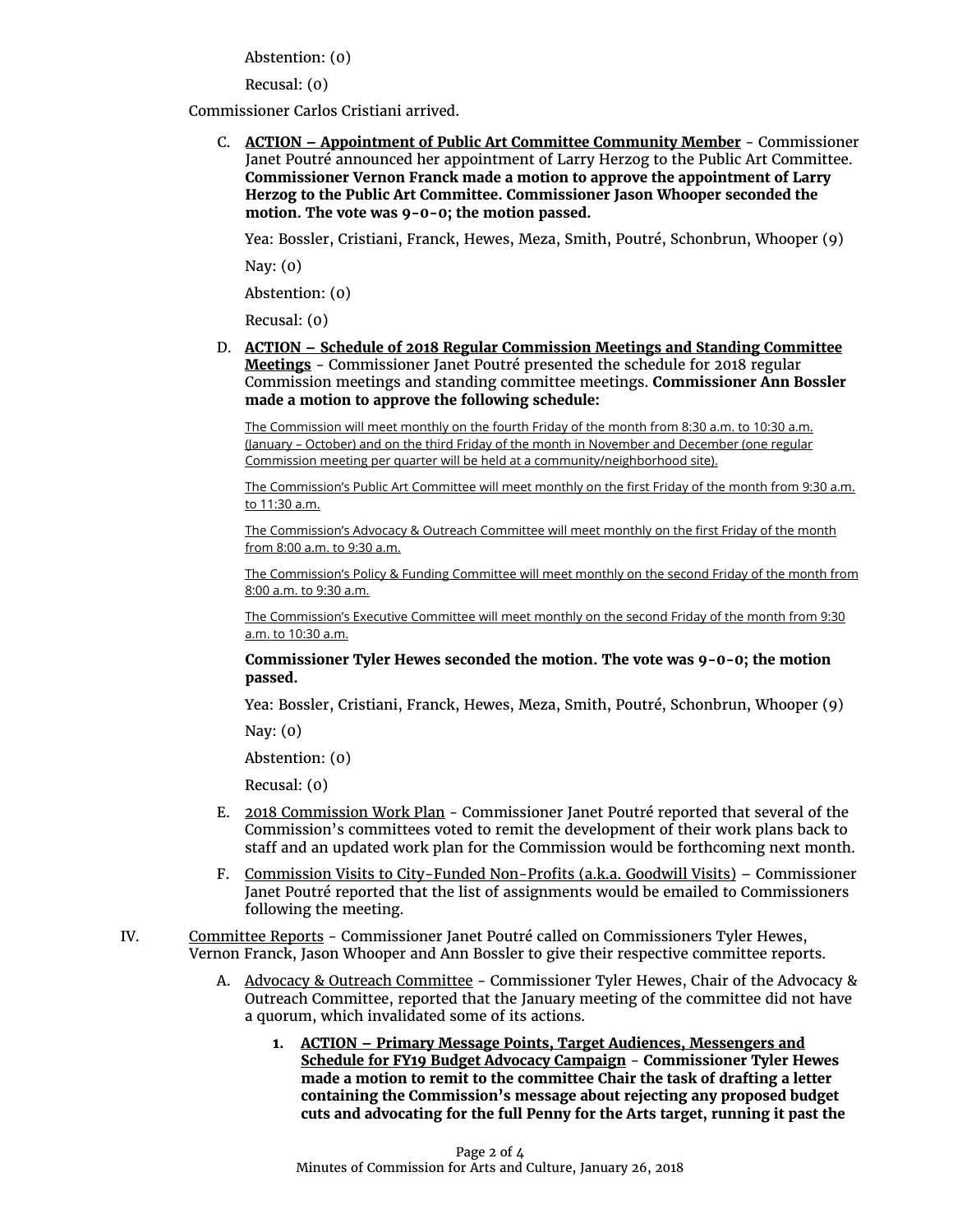### **Commission Chair for edits, then sending it to the Mayor and City Council by February 22, 2018.** Discussion ensued.

Public Comment

- Melinda Chiment (The Aja Project) commented on CCSD funding.
- Peter Kalivas (The PGK Project) commented on Penny for the Arts.
- Beto Soto (The Aja Project) commented on arts programs for at-risk youth.
- Peter Comiskey (Balboa Park Cultural Partnership) commented on the Commission's advocacy campaign for the FY19 budget cycle.
- Nhu Nguyen (transcenDANCE Youth Arts Project) commented on creative youth development.
- Cat Corral (transcenDANCE Youth Arts Project) commented on creative youth development.

**Commissioner Ann Bossler proposed an amendment to the motion that the Commission be given, by the end of business today, the information about which 2% budget cut proposal was submitted to the Mayor by the Executive Director. Commissioner Doreen Schonbrun seconded the amendment to the motion. The vote was 7-2-0; the amendment to the motion passed.**

Yea: Bossler, Cristiani, Franck, Hewes, Meza, Smith, Schonbrun (7)

Nay: Poutré, Whooper (2)

Abstention: (0)

Recusal: (0)

Restated, the amended motion is to **remit to the Advocacy & Outreach Committee Chair the task of drafting a letter containing the Commission's message about rejecting any proposed budget cuts and advocating for the full Penny for the Arts target, running it past the Commission Chair for edits, then sending it to the Mayor and City Council by February 22, 2018, and that the Commission be given, by the end of business today, the information about which 2% budget cut proposal was submitted to the Mayor by the Executive Director. The vote was 8-0-1; the amended motion passed.**

Yea: Bossler, Cristiani, Franck, Hewes, Meza, Smith, Schonbrun, Whooper (8)

Nay: (0)

Abstention: Poutré (1)

Recusal: (0)

- B. Public Art Committee Commissioner Vernon Franck, Chair of the Public Art Committee, reported that the installations of the public art projects for the Bayside Fire Station and Southcrest Trails Park are underway and expected to be complete this winter; the groundbreaking for the San Ysidro Branch Library, site of an upcoming public art commission, occurred earlier in the month; the public art proposal for the Chollas Water Operations Facility will be on display for public feedback through January 26 at the Oak Park Branch Library; and the public art project, here comes the neighborhood, was featured in the UT's year-end round-up of most compelling visual art projects of 2017.
- C. Policy & Funding Committee Commissioner Jason Whooper, Chair of the Policy & Funding Committee, reported that the process of reviewing funding proposals for the FY19 cycle is underway and on schedule.

Public Comment

• Julie Kendig commented on budgeting for arts education initiatives.